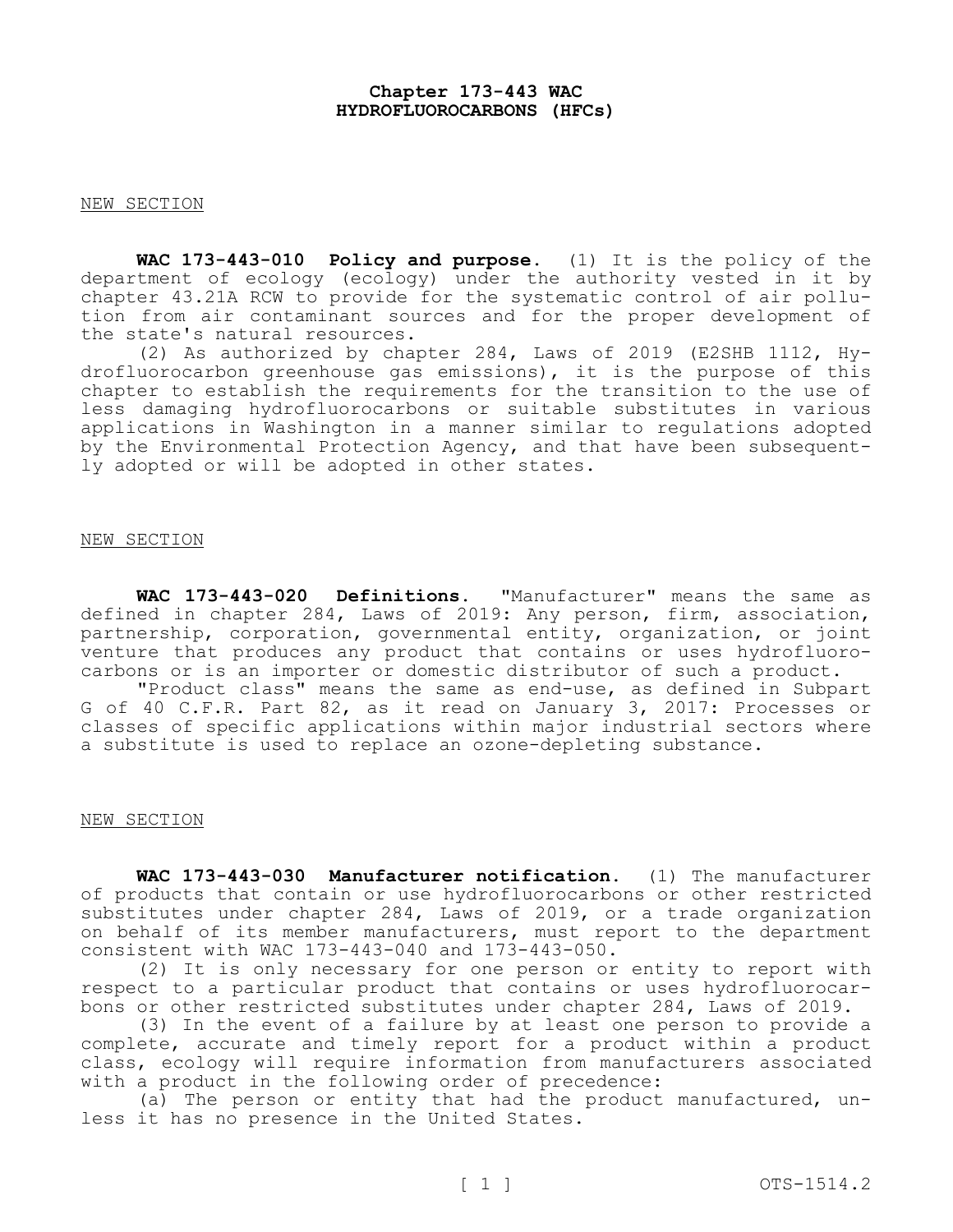(b) The person or entity that marketed the product under its name or trademark, unless it has no presence in the United States.

(c) The first person or entity, whether an importer or a distributor, that owned the product in the United States.

(d) This hierarchy in no way limits the liability of any manufacturer as defined in subsection (2) of this section associated with a product from enforcement under chapter 284, Laws of 2019, or rules promulgated thereunder.

#### NEW SECTION

**WAC 173-443-040 Initial notification.** (1) By December 31, 2019, each manufacturer or its representative must provide ecology an initial status notification of the status of products within each product class using hydrofluorocarbons or other substitutes covered under chapter 284, Laws of 2019. This must include all covered products that the manufacturer offers for sale, leases, rents, or installs in Washington. All manufacturers must notify ecology by completing and submitting ecology's notification form. The current version of the form may be obtained at ecology's web site.

(2) Using a form provided by ecology, this initial status notification must include:

(a) Contact information on the manufacturer.

(b) The name of the party authorized to represent the manufacturer for purposes of providing initial status notifications and status updates.

(c) All product classes that are applicable to the manufacturer.

(d) Which hydrofluorocarbons or other substitutes are being used by products within each product class applicable to the manufacturer.

(e) Signature and certification by the authorized representative for the manufacturer.

## NEW SECTION

**WAC 173-443-050 Status update notification.** Within one hundred twenty days after the date of a restriction put in place by chapter 284, Laws of 2019, each manufacturer affected by the restriction or its representative must provide ecology with an updated status notification using ecology's form. This notification must include:

(1) Whether the manufacturer has ceased the use of hydrofluorocarbons or substitutes restricted under chapter 284, Laws of 2019 within each product class.

(2) What, if any, hydrofluorocarbons or other restricted substitutes remain in use.

(3) Updated responses on all information requested in the initial status notification under WAC 173-443-040.